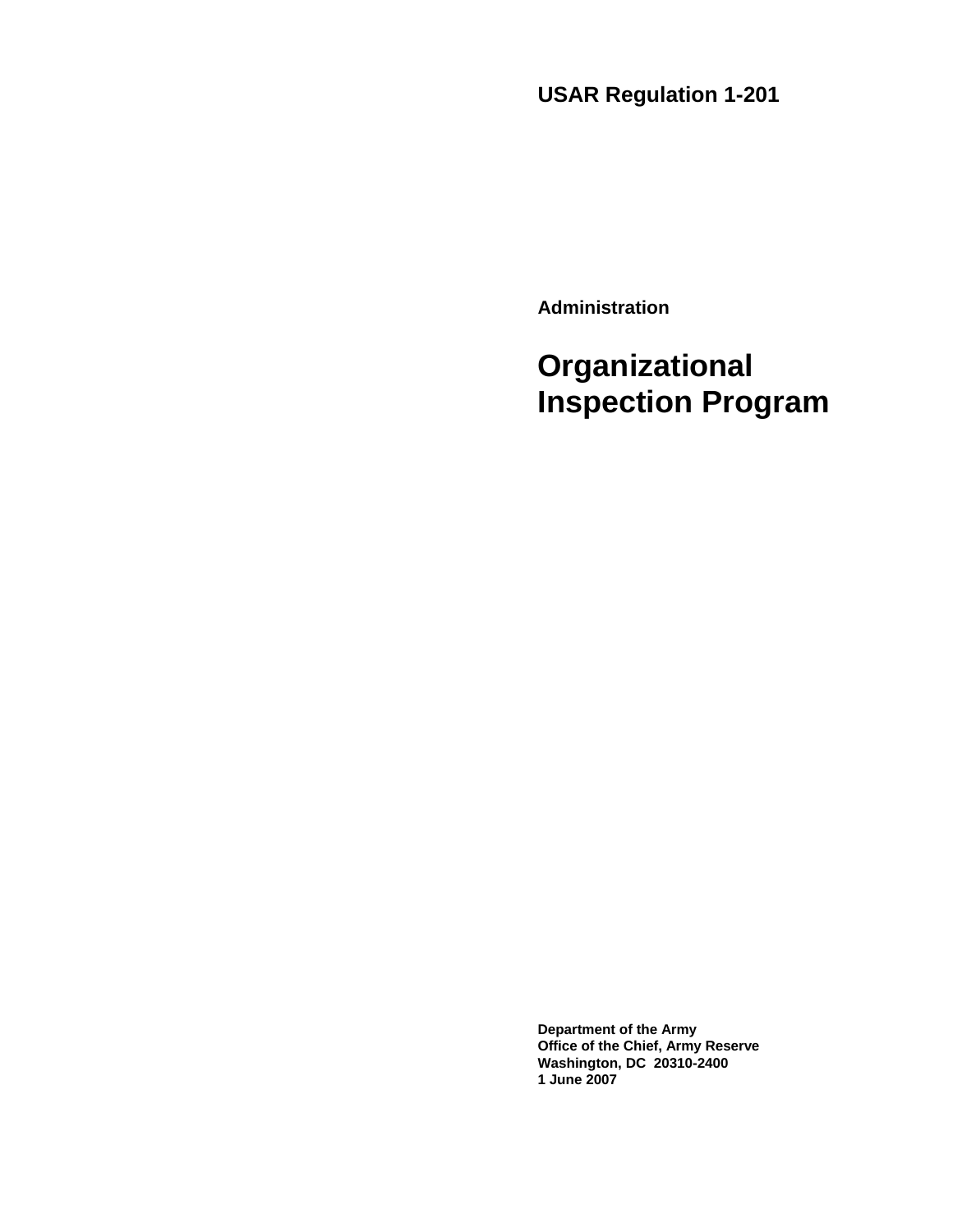# *SUMMARY of CHANGE*

USAR Reg 1-201 Organizational Inspection Program

This major revision dated 1 June 2007—

- Eliminates the requirement for the US Army Reserve Command (USARC) Commanding General (CG) to resource the US Army Reserve Readiness Command inspection program (para 4a).
- Requires Internal Review to prepare the Annual Statement of Assurance on Management Control Program (para 4d(6)).
- Directs USARC staff directorates to develop standards for the Automated Inspection Program, vice USARC Pam 20-1 (para 4g(4)).
- Directs USARC staff directorates to review and update the Automated Inspection Program at least annually or sooner, if required (para  $4g(5)$ ).
- The Automated Inspection Program replaces USARC Pam 20-1 as the common baseline for inspections (para 4h(2)).
- Requires Major Subordinate Command (MSC) through Battalion commanders to conduct initial command inspections (para 4h(7)).
- Eliminates the special requirements for the US Army Reserve Readiness Command.
- Replaces the Command Assistance and Assessment Program (CAAP) with Command Inspections (para 5b(1)).
- Requires commanders with subordinate detachments to determine if initial command inspections are necessary (paras 6d and 6e).
- Requires all command and staff inspections use the Automated Inspection Program to record results (para 6i).
- Requires commanders to review inspection program policies annually (para 6l).
- Lists files required by ARIMS (app B).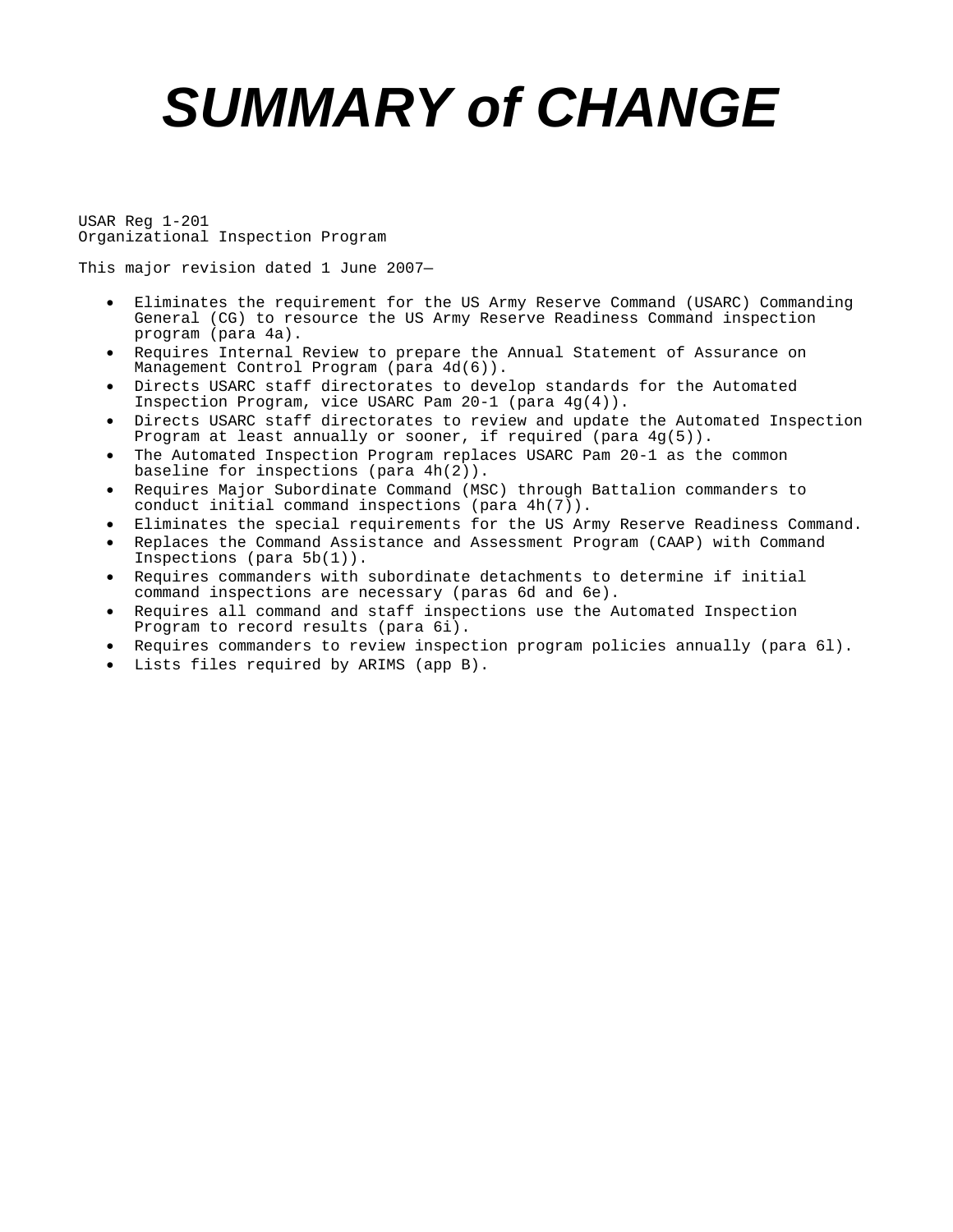**Department of the Army Office of the Chief, Army Reserve Washington, DC 20310-2400 1 June 2007** 

# **Administration Organizational Inspection Program**

**For the Commander:** 

**OSCAR R. ANDERSON**  *Brigadier General, USA Chief of Staff* 

**Official:** 

**CHARLES E. PHILLIPS** *Colonel, GS AR G-2/6* 

**History.** This publication is a major revision. It is the first printing as USAR Reg 1-201. It was originally published as USARC Reg 1-3, dated 1 Dec 93, and revised as USARC Reg 1-201, dated 1 Apr 98 and 1 Nov 99.

**Summary.** This regulation prescribes policies and responsibilities for conducting inspections, assistance visits, audits, or reviews of units assigned to the US Army Reserve (USAR).

**Applicability.** This regulation applies to all units under the Command and Control of the US Army Reserve Command (USARC) Commanding General. During mobilization, the proponent may modify chapters and policies contained in this regulation.

**Proponent and exception authority.** The proponent of this regulation is the Office of the Inspector General (IG). The proponent has the authority to approve exceptions to this regulation that are consistent with controlling law and regulation.

**Army Management Control Process.** This regulation contains management control provisions in accordance with AR 11-2, but does not identify key management controls that must be evaluated.

**Supplementation.** Supplementation of this regulation is prohibited without prior approval from the Office of the IG (ARRC-IG), US Army Reserve Command, 1401 Deshler Street SW, Fort McPherson, GA 30330-2000.

**Suggested improvements.** Users are invited to send comments and suggested improvements on DA Form 2028 (Recommended Changes to Publications and Blank Forms) directly to Office of the IG (ARRC-IGI), US Army Reserve Command, 1401 Deshler Street SW, Fort McPherson, GA 30330-2000.

**Distribution.** This publication is available in electronic media on the Army Reserve Intranet web site at https://usarcintra and on the Army Reserve Component portion of the Army Knowledge Online (AKO) web site at [http://www.us.army.mil](http://www.us.army.mil/). It is intended for command levels A, B, and C. Local reproduction is authorized.

**Contents** (Listed by paragraph number)

Purpose • 1 References • 2 Explanation of abbreviations and terms • 3 Responsibilities • 4 Inspections and assistance visits  $\bullet$  5 Inspection policies • 6 Planning timelines • 7 Recordkeeping requirements • 8

#### **Appendixes**

- **A.** References
- **B.** Recordkeeping Requirements

#### **Glossary**

**\* This publication supersedes USARC Reg 1-201, dated 1 November 1999.**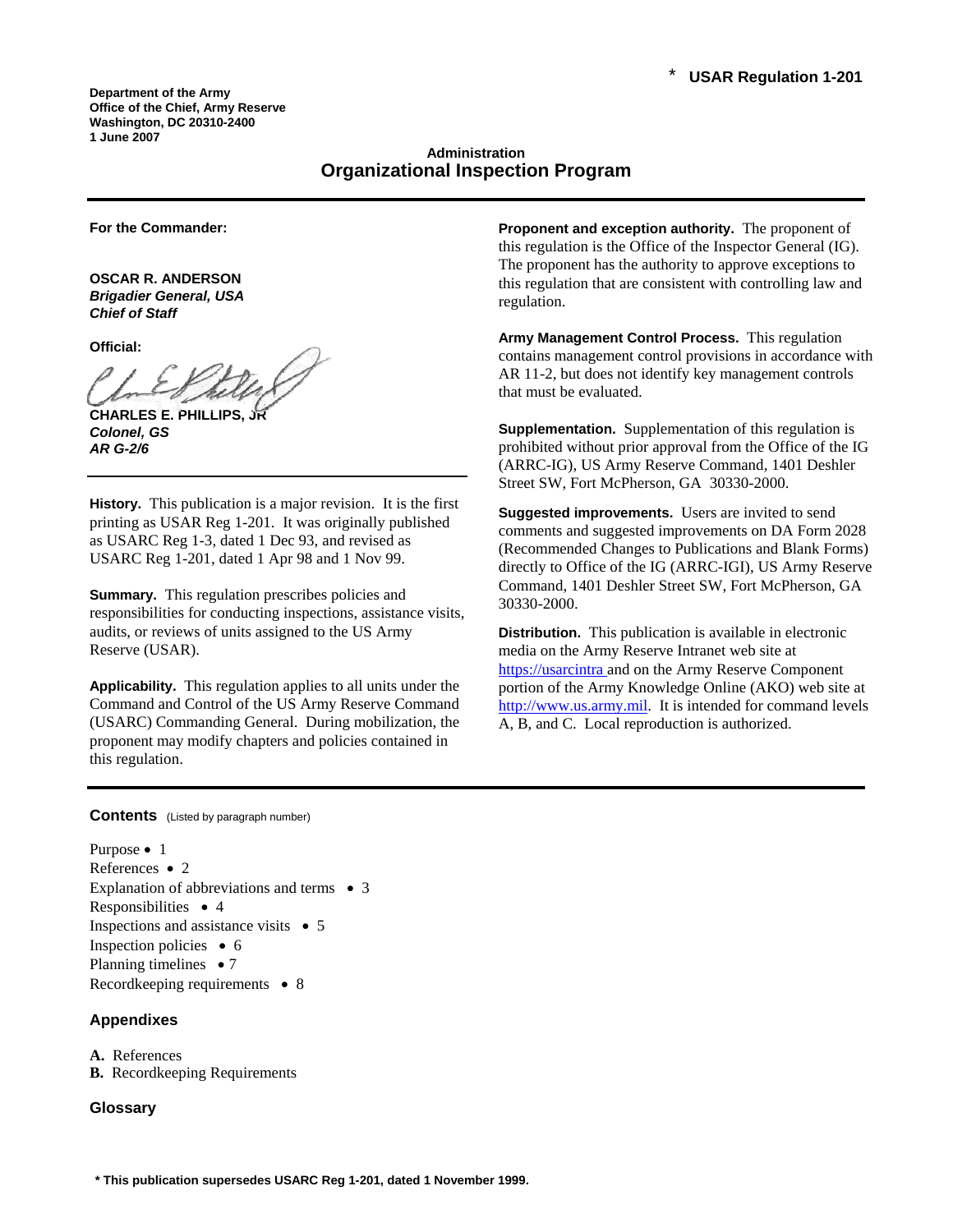### **1. Purpose**

This regulation prescribes responsibilities and policies for planning and conducting inspections and staff visits within the USARC. It outlines the Organizational Inspection Program (OIP) of the USARC. Inspections, including staff visits, are a Command responsibility and the OIP is the Commander's program. It is a single, cohesive program intended to coordinate and encompass all inspections, visits, and audits conducted by the command and its subordinate elements, as well as those scheduled by outside agencies. Commanders will use the OIP to complement and reinforce other sources of evaluation information; e.g., Training Assessment Model (TAM), Army Training Evaluation Program (ARTEP), Field Training Exercise (FTX), Staff Assistance Visits (SAV), US Army Audit Agency Audits (USAAA), Yearly Training Briefs (YTB), Battle Focus Readiness Reviews (BFRR), and all other programs a commander may have in place to assess his unit.

# **2. References**

Required and related publications are listed in appendix A.

#### **3. Explanation of abbreviations**

Abbreviations used in this regulation are explained in the glossary.

#### **4. Responsibilities**

- *a.* The USARC Commanding General (CG) will—
	- (1) Establish the priorities of the OIP.
	- (2) Resource the USARC staff inspection programs.
	- (3) Approve the USARC IG inspection plan.
- *b.* The USARC Deputy Commanding General will—
	- (1) Serve as the OIP Director for the Command.
	- (2) Direct the staff to conduct inspections based on the Commander's intent.
	- (3) Approve the annual inspection plan of the USARC staff.
- *c.* The AR G-3 will—

 (1) Develop and publish the annual inspection program depicting all internal and external inspections/visits/audits to be conducted.

(2) Maintain the consolidated schedule of inspections and publish quarterly updates.

 (3) Provide required Organizational Compliance Evaluation Program (OCEP) Summary Reports and Cover Memoranda to the Continental United States Armies (CONUSAs). The CONUSAs provide a Summary Report to Forces

Command (FORSCOM). (4) Prepare and forward a notification letter with the Deputy Commanding General's signature to the commander of the MSC scheduled for a command inspection. The notification will include inspection topics and will identify the members of the inspection team.

 (5) Task the directorates to provide a recommended annual inspection plan and staff assistance visit plan for the next 2 fiscal years to the AR G-3, not later than the first work day of March each year.

- *d*. The USAR Internal Review and Management Control Process (IR&MCP) Office will—
	- (1) Be the Command's single focal point for audits and audit guidance.
	- (2) Keep the Commander and G-3 informed of external audit agency activity.
	- (3) Maintain the USARC 5-Year Management Control Plan.

 (4) Provide the AR G-3, ATTN: ARRC-OPO-P, the required management control evaluations for inclusion in the annual inspection plan.

 (5) Review inspection tools developed by USARC staff agencies to evaluate adequacy and coverage of key management controls.

 (6) Prepare the Annual Statement of Assurance on MCP for the OCAR and submit, upon approval, to the Secretary of The Army, Financial Management and Control [ASA(FM&C)].

- *e.* The USARC IG will—
	- (1) Be the USARC proponent for inspection policy.
	- (2) Be the USARC functional proponent for the Automated Inspection Program.
	- (3) Propose the IG inspection program to the CAR/USARC CG.

 (4) Advise commanders on inspection techniques and, upon request, teach and train USARC Headquarters staff and inspection team members on inspection procedures and principles.

(5) Provide IG inspections and notification of external IG inspections to the USARC Command Group and AR G-3.

- *f.* The AR G-2/G-6 will—
	- (1) Support the automation of a standard inspection tool.
	- (2) Assist the AR G-3 in automation of inspection schedules.
	- *g.* All USARC staff directorates will—
		- (1) Conduct inspections and SAVs of subordinate MSC staff counterparts as directed.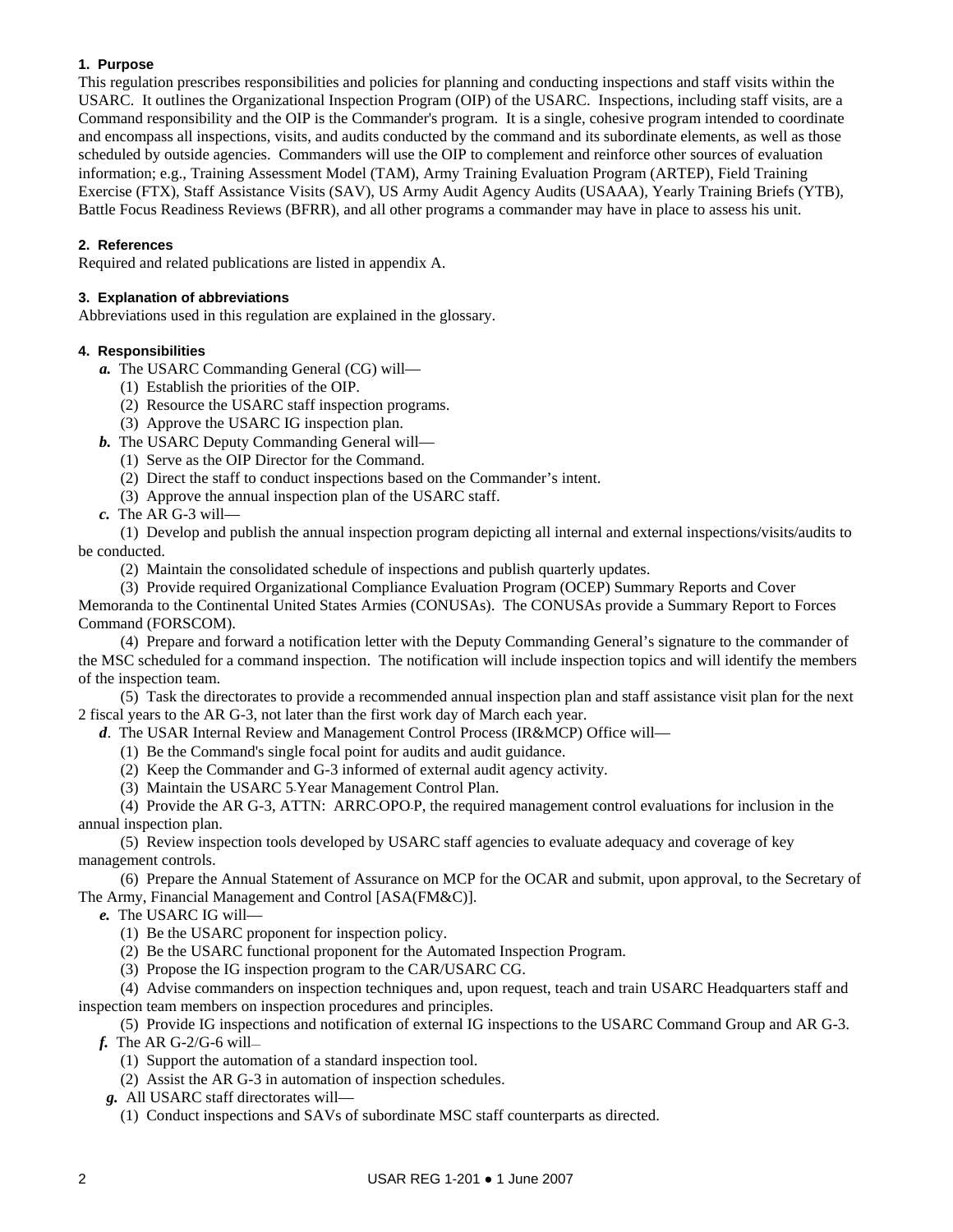- (2) Identify required inspections during the planning cycle.
- (3) Nominate areas to be inspected for command and staff inspections or visits.
- (4) Develop standards to be included in the new Automated Inspection Program.
- (5) Review and update the Automated Inspection Program as required.

 (6) Provide information to the USARC Command Group and AR G-3 on proposed/scheduled inspections, audits, evaluations, or visits from external agencies.

 (7) Use inspections and assistance visits as alternative methods to complete required management control evaluations on 5-year management control plans and to report management control weaknesses, in accordance with AR 11-2. Collect data during inspections and staff visits to assess key areas on the 5-Year Management Control Plan. Provide an assessment to IR of any material weaknesses identified through the staff inspection process.

 (8) Evaluate data generated from inspections and staff visits for systemic issues that require action by staff agencies above the MSC level for resolution.

*h.* Commanders, Major Subordinate Commands (MSCs) through Battalion will—

 (1) Establish local OIPs and publish policies that incorporate staff assistance visits, provide for maximum consolidation of all inspections and assistance visits, and apply the principals contained in AR 1-201.

(2) Use the USARC Automated Inspection Program as the common baseline for all inspections and staff visits.

 (3) Review USARC Automated Inspection Program annually and provide recommended changes to the staff proponent responsible for the subarea.

 (4) Monitor all inspections and staff visits conducted within their command (internal and external) and ensure no more than one Multiple Unit Training Assembly-4 (MUTA-4) per year is consumed by inspections and staff visits.

(5) Designate a point of contact for the OIP.

 (6) Use inspections and staff visits as alternative methods to complete required management control evaluations on 5-year management control plans and to report management control weaknesses, in accordance with AR 11-2.

 (7) Conduct an initial command inspection (ICI) for each newly assigned company commander within 180 days of assumption of command. This inspection will identify unit strengths and weaknesses, and assist in developing performance objectives during the new commander's tenure in command.

 (8) Commanders with subordinate detachments, hospital commanders, and division (institutional training) (DIV(IT)) commanders must determine if initial command inspections are necessary. Issues to consider include whether or not the unit would benefit from a comprehensive compliance-oriented inspection and whether or not the command has the resources necessary to effect corrective actions.

#### **5. Inspections and assistance visits**

*a.* An inspection is an evaluation that measures performance against a standard, identifies the cause of any deviation from that standard, and recommends corrective action as necessary or required. All inspections start with compliance to a standard. Commanders should tailor inspections to meet their needs. AR 1-201 outlines responsibilities and prescribes policies for planning and conducting inspections in Army organizations. The USARC Automated Inspection Program establishes a common baseline from which to evaluate performance, and provide a means for commanders to analyze trends within their command.

*b.* The USARC OIP is comprised of the following four categories of inspections or assistance visits:

 **(1) Command Inspections.** Led by the Commander, this is an inspection conducted by multiple staff principals or members responsible for the functional areas being inspected. These command inspections are designed to assess performance.

 **(2) Staff Inspections.** Led by the staff director or special staff, these inspections are conducted by staff principals or members responsible for the functional area being inspected. Examples of independent staff inspections include safety, physical security, the Command Supply Discipline Program, records management, and official mail inspections.

 **(3) Inspector General Inspections.** AR 20-1 governs the development and conduct of IG inspections. Inspectors General may focus on units, functional areas, or both. Inspector General inspections identify problems, determine root causes, pursue systemic issues, teach and train, and identify responsibility for corrective action.

 **(4) Staff Assistance Visits.** There are some staff elements that have requirements to visit subordinate commands independent of the staff inspection process. The purposes of these visits are to provide assistance and to teach and train. The focus of these visits should be to assist subordinate staff sections and units to meet standards.

*c.* All commanders below the USARC level will develop an OIP that coordinates all inspection and assistance activity into a single, cohesive program.

 (1) At a minimum, commanders will establish an inspection policy and maintain a consolidated schedule of all inspections and staff visits of their subordinate units. All commanders will comply with the policies established in this regulation.

 (2) Commanders will conduct an ICI of each direct reporting company. Their inspection policy will address inspection requirements of direct reporting detachments, hospitals, and elements of the training divisions. Commanders at each level will determine when ICIs are appropriate for these unique units.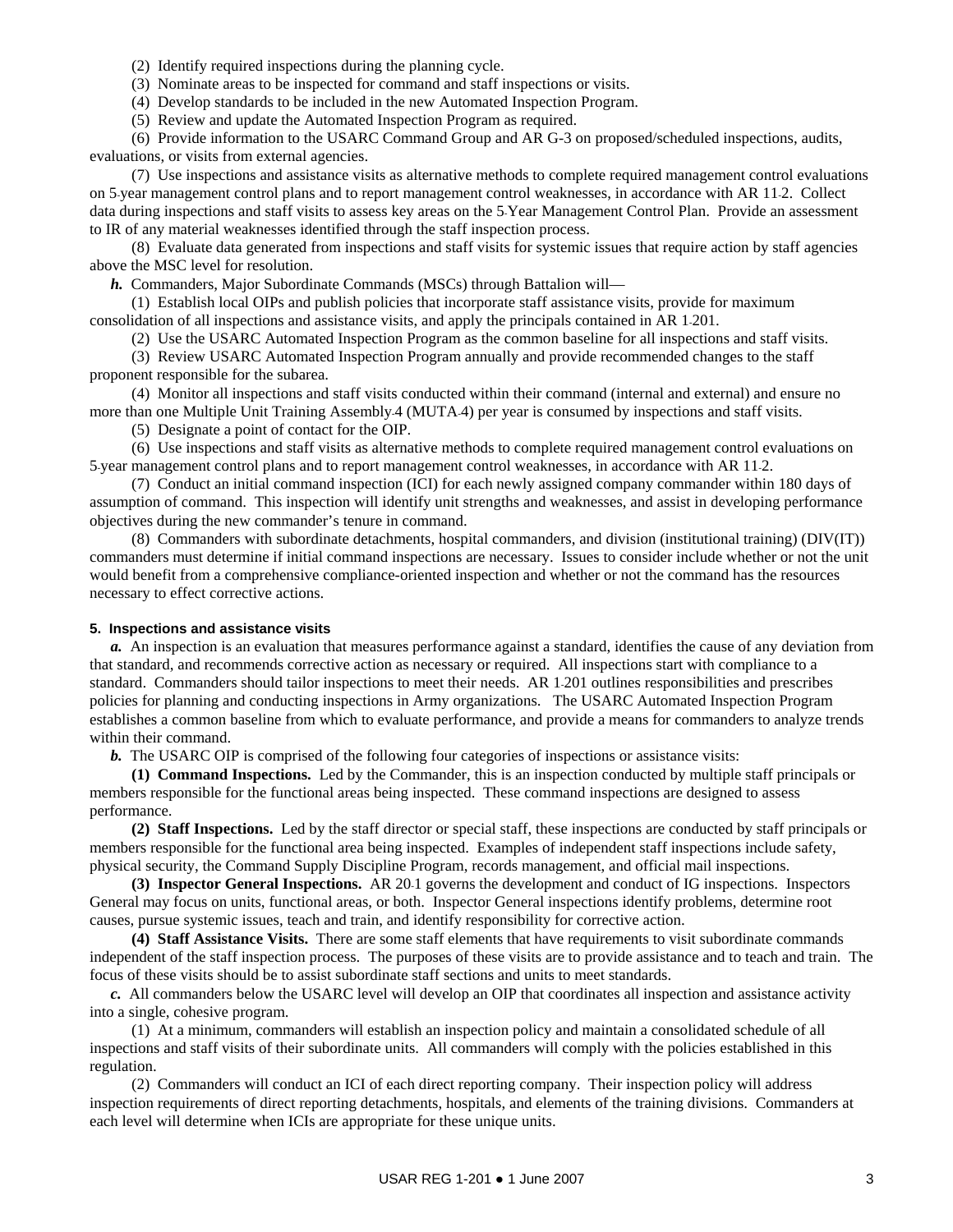(3) Commanders will ensure that inspections and staff visits are conducted at the lowest echelon technically qualified to conduct the inspection or staff visit and teach and train personnel standing the inspection. Emphasis should be placed on ensuring the battalion or lowest echelon of unique commands is the basic building block of the command's OIP.

(4) Commanders will review and accept the results of higher as well as subordinate command and staff inspections.

 (5) Higher headquarters inspections should complement the Battalion or lowest echelon inspection program, not cause redundancy by reinspecting the same programs. Brigade and Group OIPs should consist of compliance inspections of the headquarters and headquarters company/headquarters and headquarters detachment (HHC/HHD) programs and assessments of the effectiveness of battalion staff functions and their ability to monitor and assist subordinate companies and detachments.

#### **6. Inspection policies**

The following policies apply to all inspections within the USARC:

*a.* Inspection programs must exist at all levels from the USARC Headquarters to Battalions. Commanders, principal staff officers, full-time staff, and IGs must pay particular attention to time-distance factors and the compressed training time available when establishing inspection policies, procedures, and schedules. They must also make every effort to reduce detractors that consume valuable time that could be devoted to mission essential task list (METL) training.

*b.* Inspections are a command responsibility. This responsibility encompasses all inspections conducted by this Command and its subordinate headquarters. Commanders will be present for all Command Inspections and the principal staff officers at each headquarters will attempt to attend portions of staff inspections or they should not be conducted.

*c.* The Battalion is the basic building block of the OIP, and higher headquarters inspections must complement the Battalion commander's inspection program. At a minimum, an ICI will be conducted within 180 days of a new commander's assumption of command. The commander of the inspecting headquarters must be present for some portion of the inspection for the inspection to be a command inspection.

*d.* Commanders with subordinate detachments must determine if ICIs are necessary at the detachment level. Issues to consider include whether or not the detachment commander would benefit from a comprehensive compliance-oriented inspection, and whether or not the detachment has the resources necessary to effect corrective actions.

*e.* Commanders of medical units (hospitals, in particular) must determine the necessity for ICIs of the subordinate Hospital Unit Base (HUB), Hospital Unit Surgical (HUS), and subordinate detachments. The determination to inspect, and scope of inspections should be based on the benefits HUB, HUS, and detachment commanders will gain from the inspection and resources required to correct noted deficiencies.

*f.* Commanders of DIV(IT)s will determine the level at which ICIs are required, based on the unique structure of these organizations. Issues to consider are the headquarters/agency responsible for records management and administrative activities and unique programs required to maintain drill sergeant and instructor certification.

*g.* The Commander of the inspecting activity determines the category of the inspection, its objectives, the method for achieving the inspection objectives, the composition of the inspection team, and the method for reporting on the inspection.

*h.* Commanders at all levels must review previous inspection reports and staff assistance trip reports to determine areas to inspect. Commanders should accept the inspection results of higher, subordinate, and external evaluators in lieu of inundating the inspecting unit with redundant inspections. An effective OIP consolidates all inspection activity into a single cohesive program that provides the commander maximum time to train on his METL tasks.

*i.* All command and staff inspections of subordinate units will be recorded using USARC Automated Inspection Program. This program ensures units are inspected to identical standards. They also provide each higher headquarters the ability to analyze findings to develop trends within their command.

*j*. The inspecting agency will prepare a report of findings, recommended corrective actions, and the person/agency required to correct noted deficiencies. Prior to departure, the inspecting agency will coordinate with the inspected agency and will instruct them to take the necessary corrective actions.

*k.* The inspecting agencies will keep to a minimum the requirement for written responses to inspections. Commanders at all levels must weigh the anticipated benefit of formal responses against the effort associated with its preparation.

*l.* Inspection program policies will be reviewed annually to ensure that the frequency, scope, and duration of inspections remain appropriate. Emphasis should be placed on reducing inspections to a manageable level and providing staff assistance to increase each unit's ability to mobilize and deploy.

#### **7. Planning timelines**

Prior planning of inspections and assistance visits is necessary to ensure adequate time management and notification to subordinate commands. The planning timelines below serve this purpose and take into consideration known reporting requirements and the training management cycle.

*a.* Annual inspection plans from the USARC coordinating and special staff are due to AR G-3 not later than the first work day of March each year. The plan will be for the succeeding 2 fiscal years.

*b.* The AR G-3 will consolidate, gain approval from the USARC DCG, and publish the annual schedule not later than the last working day of March each year.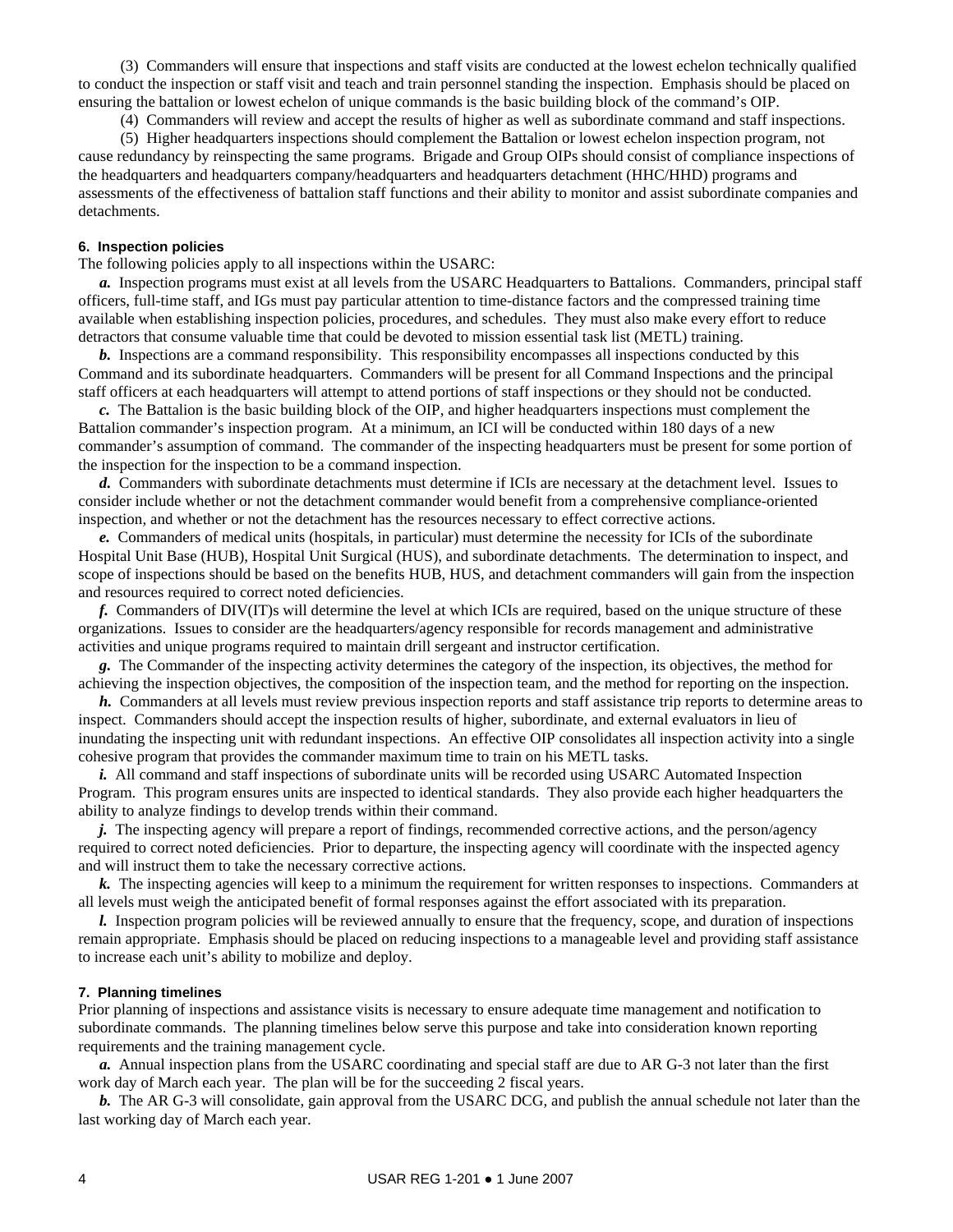*c.* The AR G-3 will publish quarterly updates to the planned inspections in the middle month of each quarter. The AR G-3 will review and approve or disapprove (on a case-by-case basis) any inspection, audit, or assistance visit not on the annual plan. Coordinating and special staff agencies requesting additions to their annual inspection and visit schedules will submit requests through AR G-3 to the DCG for approval.

## **8. Recordkeeping requirements**

As required by AR 25-400-2, the recordkeeping requirements created by this regulation are listed in appendix B.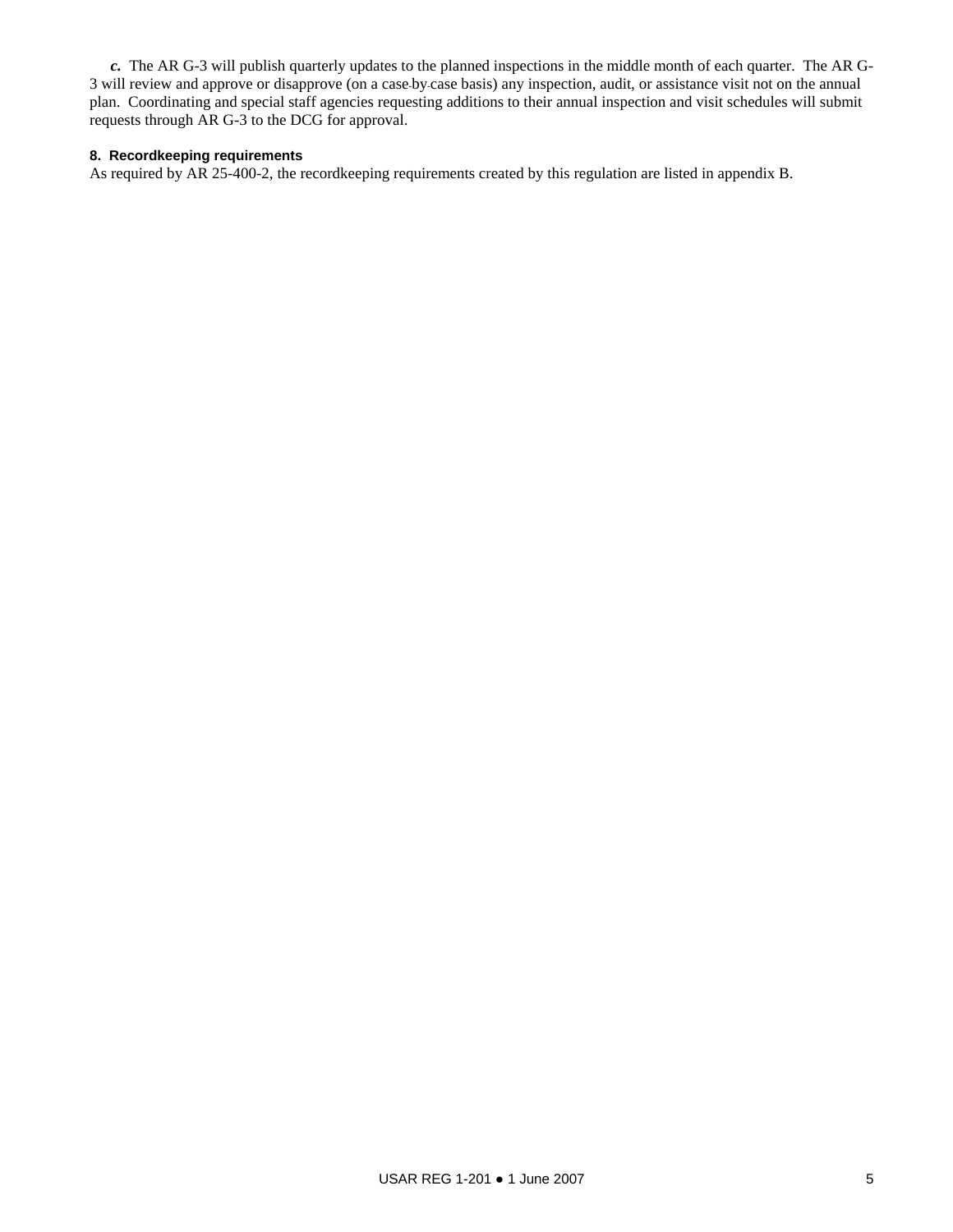# **Appendix A References**

**Section I Required Publications** 

**AR 1**-**201**  Army Inspection Policy (Cited in para 4h(1) and 5a.)

**AR 11**-**2**  Management Control (Cited in para 4g(7) and 4h(6).)

**Section II Related Publications** 

**AR 5**-**9**  Area Support Responsibilities

**AR 11**-**1**  Command Logistics Review Program (CLRP)

**AR 11**-**7**  Internal Review and Audit Compliance Program

**AR 20**-**1**  Inspector General Activities and Procedures

**AR 25**-**1**  Army Knowledge and Information Technology

**AR 25-400-2**  The Army Records Information Management System (ARIMS)

**AR 36**-**2**  Audit Reports and Followup

**AR 36**-**5**  Auditing Service in the Department of the Army

**AR 95**-**1**  Flight Regulations

**AR 380**-**40**  Policy for Safeguarding and Controlling Communications Security (COMSEC) Materiel

**AR 380**-**5**  Department of the Army Information Security Program

**AR 380**-**40**  Policy for Safeguarding and Controlling Communications Security (COMSEC) Materiel

**AR 385**-**10**  Army Safety Program

**AR 870**-**5**  Military History: Responsibilities, Policies, and Procedures

**FORSCOM/ARNG Reg 350**-**2**  Reserve Component Training

**FM 7-0**  Training the Force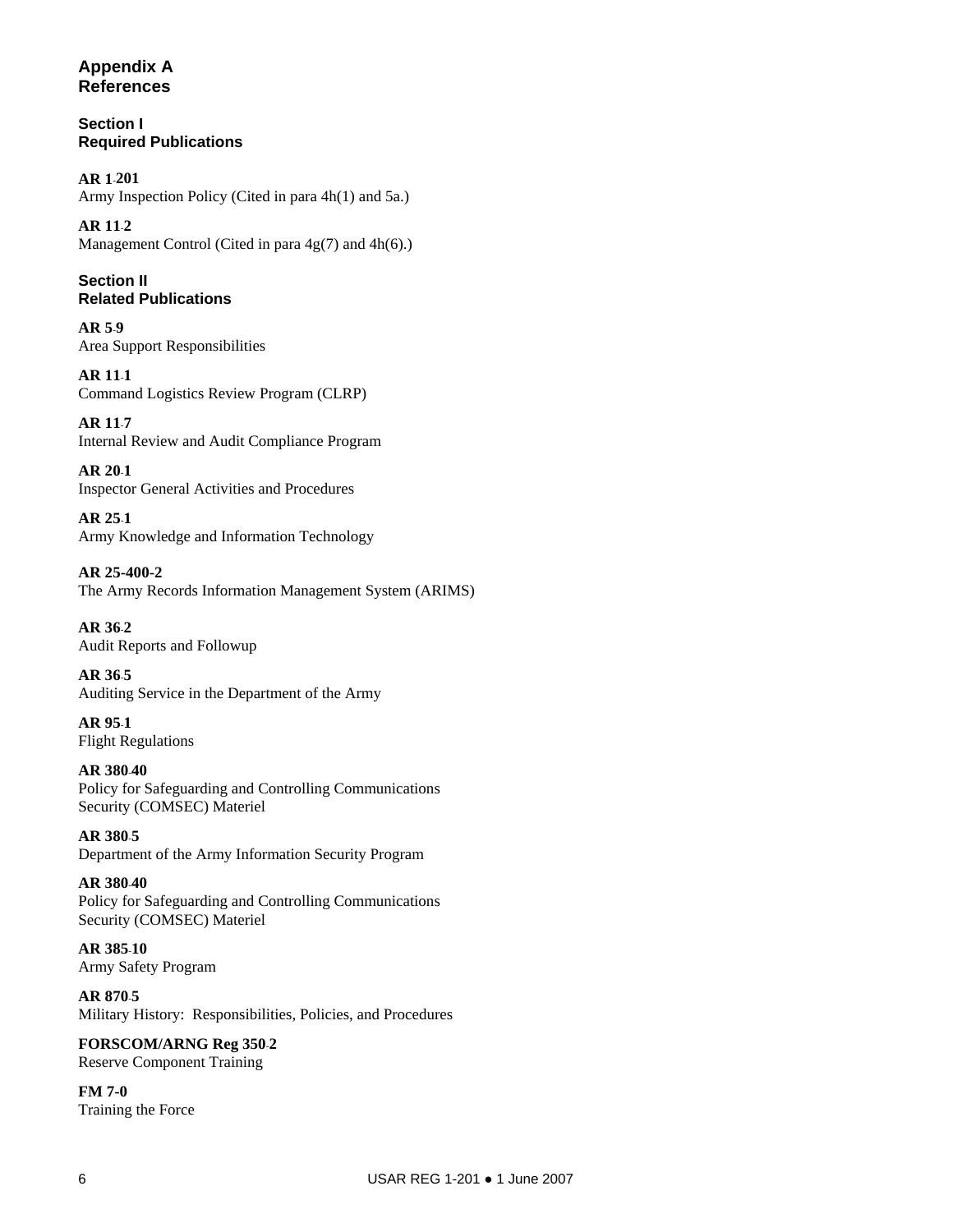# **Appendix B Recordkeeping Requirements**

### **B-1. Requirements**

This regulation requires the creation, maintenance, and use of the following specific records.

a. K (Keep) Records.

RN: 1-201a, Inspection, survey, and staff visit coordination files - Office performing survey.

 RN: 1-201b2, Command inspection program (DA and MACOM headquarters) - Office performing inspection: Information accumulated in staff offices, by members of the team.

RN: 1-201b3, Command inspection program (DA and MACOM headquarters) - Office inspected

RN: 1-201c, Command inspection program (SUBMACOM and below) - Office performing inspection

RN: 1-201d, Staff visits - Office conducting visit

b. T (Transfer) Records.

 RN: 1-201b1, Command inspection program (DA and MACOM headquarters) 0 Office performing inspection: Inspection report

# **B-2. Detailed record information**

Detailed information about the above records is located on the RRS-A module of ARIMS located at www.arims.army.mil.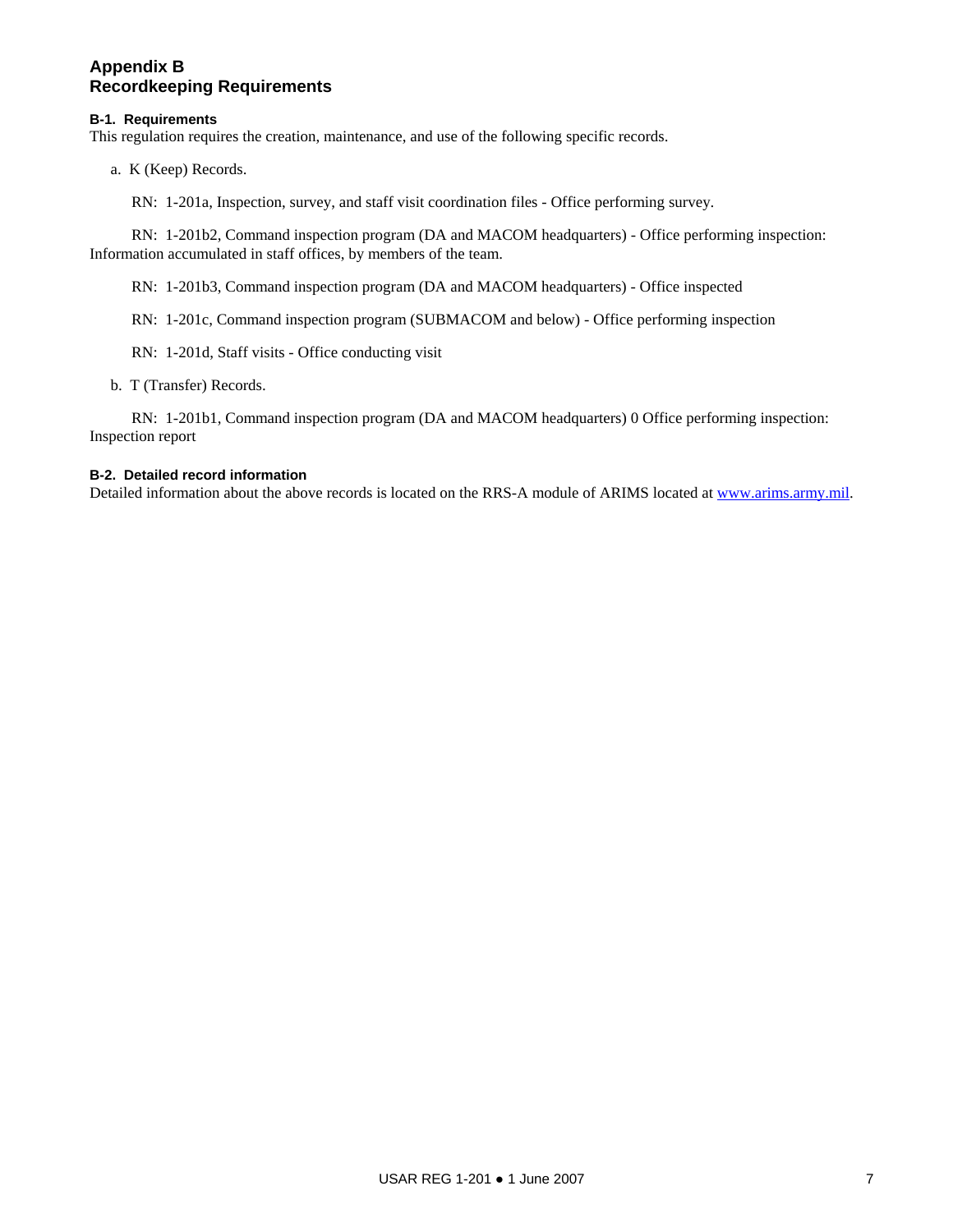# **Glossary**

**Section I Abbreviations** 

**AR A**rmy Regulation/Army Reserve

**ARTEP**  Army Training Evaluation Program

**FORSCOM**  Forces Command

**FTX**  field training exercise

**HHC**  headquarters and headquarters company

**HHD**  headquarters and headquarters detachment

**ICI**  initial command inspection

**IG**  Inspector General

**IR**  Internal Review

**METL**  mission-essential task list

**MSC**  major subordinate command

**OIP**  Organizational Inspection Program

**SAV**  staff assistance visit

**YTB**  yearly training brief

**USAAA**  United States Army Audit Agency

**USAR**  United States Army Reserve

**USARC**  United States Army Reserve Command

**Section II Terms**  This section contains no entries.